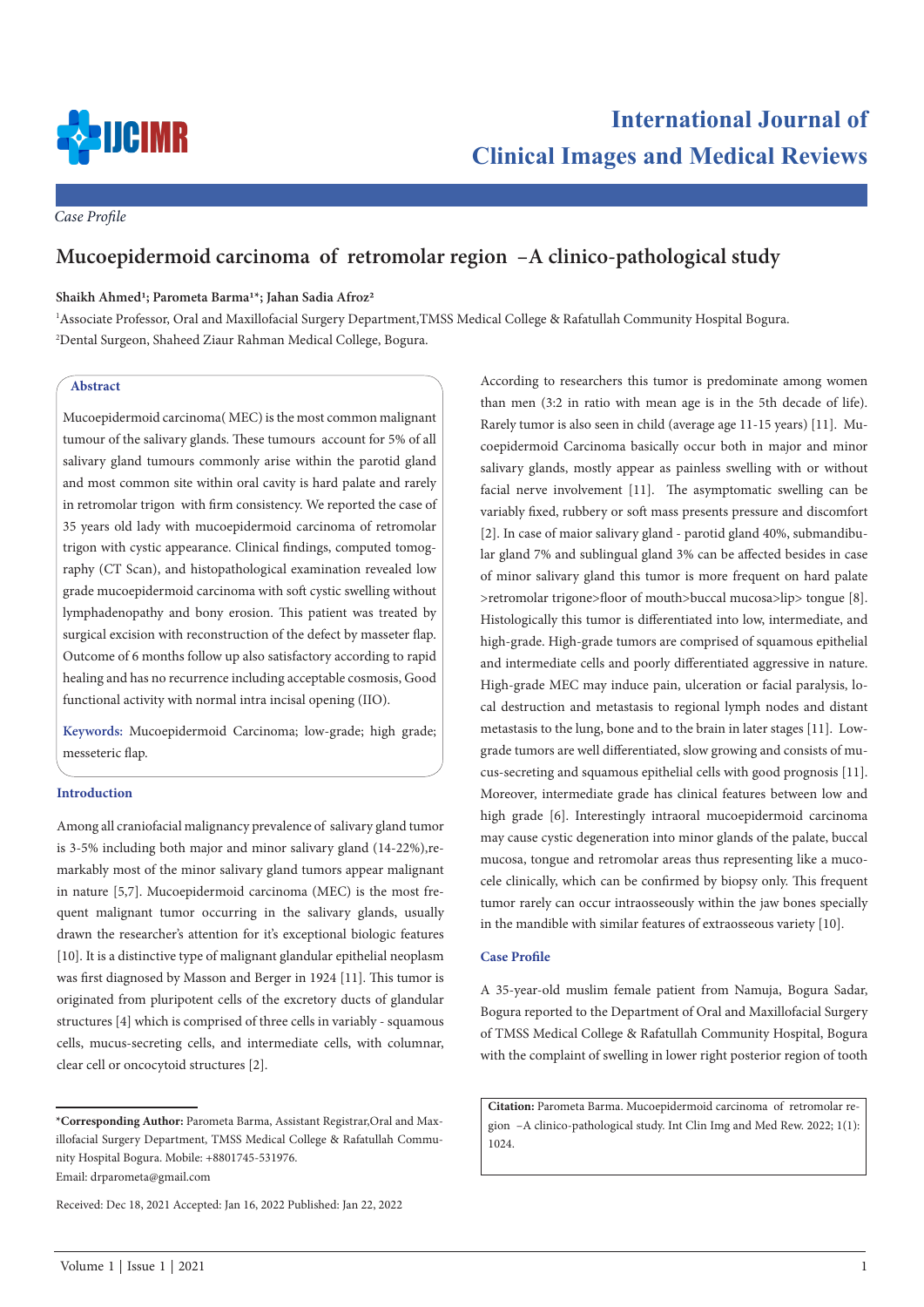since 1 year. According to statement of our patient, revealed that she was seemingly asymptomatic about 1 year back then she experienced swelling in the right sided posterior mandibular region. Primarily, the swelling was smaller in size but gradually, it was turns into the existing size. Patient also gave history of mild pain for 1 month which was continuous in nature and feeling discomfort when tongue contact with the swelling. Patient was normotensive, nondiabetic, non icteric with non contributory medical and dental history. On clinical examination intraorally a soft cystic swelling was identified in the right retromolar trigon, which was 2x2 cm in diameter, soft in consistency, overlying mucosa is reddish in color and mild tenderness present on pressure. There was no positive neck node. Clinical staging of tumor was CT-1N0M0. Patient's oral hygiene was moderate (OHI 2), no tooth decay was present (**Figure1**).



Figure 1: Pre-operative intraoral photograph showing soft cystic swelling (after rupture) at right retromolar region.

Patient's incisional biopsy was revealed that low grade mucoepidermoid carcinoma and Computed tomography scan (CT Scan) of Maxillofacial region was also reported that there was soft tissue expansile mass (24mmx11mmx23mm) at right retromolar trigone extending upwards into posteror aspect of maxillary alveolar process, downwards into mandibular alveolar process, lateral infiltration into buccal mucosa,medial infiltration into mucosa along hard palate which involving mucosa of medial pterygoid muscle without lymphadenopathy and bony erosion (**Figure 2**).



Figure 2: Computed tomography (CT) Scan showing soft tissue expansile mass on right retromolar trigone. Minor Salivary gland tumor, mucocele and Myxoma was thought to be as differential diagnosis.

#### **Histopathology:**

Histopathologically, the tissue specimen of retromolar region of discussed case collected before surgery (incisional biopsy) was revealed a malignant tumor composed of sheets and cluster of squamous cells, mucin cells and clear cells, occasional mitosis and mucin lakes are seen but lympho vascular metastasis were not evident, so histologically the reported case was low grade mucoepidermoid carcinoma (**Figure 3- A, B, C, D**).

A B C D

**Figure 3 (A, B, C, D):** Histopathological pattern of Low grade Mucoepidermoid Carcinoma.

#### **Surgical Procedure:**

On the basis of grading, location and the clinical presentation of lesion, treatment plan has been decieded by surgeons. Wide exicision of lesion followed by reconstruction of defect with masseteric flap was choosen as treatment option for this case. Whole surgical procedure was carried out with aseptic precaution under general anesthesia, excised the tissue with 1 cm margin all around and then intraoral defect was reconstructed by masseteric flap. After evaluation of excisional biopsy specimen it was revealed that low grade mucoepidermoid carcinoma with marginal clearance. [**Figure 4 - a, b**].



Figure 4: a. Per-operative intra-oral photograph, b. Tissue specimen from retromolar trigone.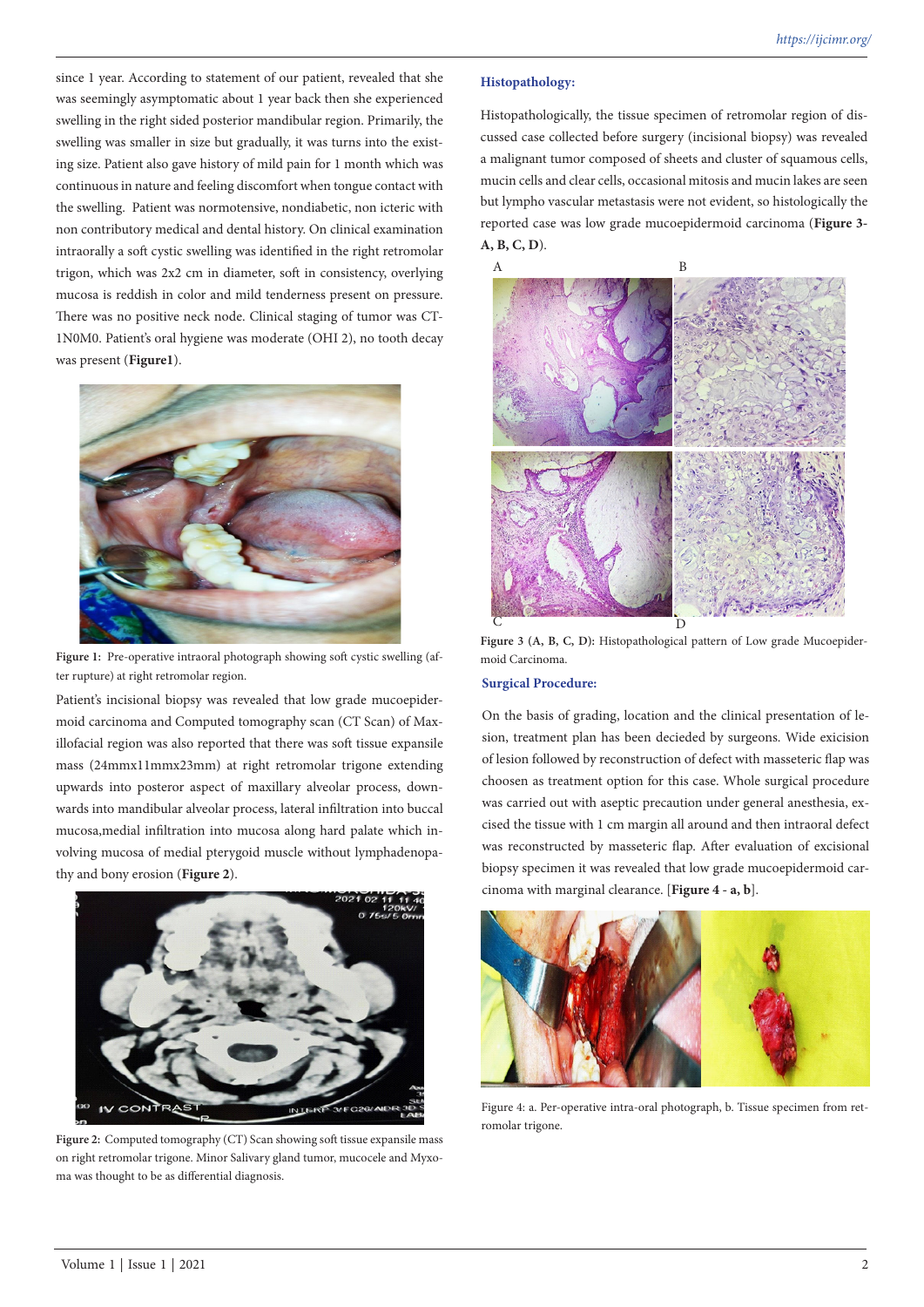## **Discussion**

Human oral cavity contains abundant tissues which represents several oral lesions with divergence pathological and clinical presentation so that proper clinical diagnosis of oral lesions including salivary gland diseases is the main aim of our discussion. Among all salivary glands of oral cavity more than 800 are minor salivary glands with numerous small ducts which are scattered in groups in our oral cavity [10]. Among 10-15% of all salivary gland neoplasms are minor salivary gland origin apparently with the complaint of painless intraoral swelling in 60% cases for more than 12 months. More than 75% tumors are commonly seen on the palate > buccal mucosa>upper lip. Usually palatal minor salivary gland is commonly turns into neoplasia [7]. A clinical analytical study of 34 patients with MEC revealed that just 25% of the lesions affected mostly palatal minor salivary glands [5].

According to clinical presentation true diagnosis of MEC is difficult to clinician because this lesions sometimes appear as solid masses or as a soft tissue swelling with granular or papillary surfaces and ulcerated lesion. Ocassionally swelling may appear as bluish or red-purple in colour, fluctuant and smooth in consistency which mirroring to mucocele [7]. MEC also misdiagnosed with pleomorphic adenoma or mucous retention cyst, hemangioma, pigmented nevus and cystic processes due to similar benign clinical features. MEC on retromolar trigone is mistaken with oral squamous cell carcinoma for it's rare prevalence and the lesion sometimes also extended to tonsils, anterior pillar, and soft palate. So, incisional biopsy is necessary to differentiate the tumor [5].

According to literature evidence it has been reported that the survival rate for patients with lowgrade MEC is 92 to 100% where as 0-43% high grade as well as 62-92% intermediate grade patients could be survive for 5 years after surgery [11]. Low grade mucoepidermoid carcinoma contains well-circumscribed squamous nests with 2-4 cm in diametre comprising numerous clear cells, intracytoplasmic mucin [3] and solid gray-white or gray-pink areas are mixed with mucousfilled macro cysts, but intermediate grade has similar features except lack of macrocysts. Highgrade tumors may be similar in clinical presentation but are not well circumscribed and mucousinfiltrated. Although features of cystic degeneration is apparent in high-grade tumor [7]. Surgical exicision of MEC should be recommended and it is also mentioned that the excision should be more radical than for pleomorphic adenoma [11]. In reported case after exicision of lesion intra-oral defect was reconstructed by messeteric flap because this flap is more viable, less donor sites morbidities, needs less surgical time and cost, technique of reconstruction is easy as well as less failure rates and good prognosis [6]. Masseteric flap design is mainly three types likely superiorly based from origin to zygomatic arch is preserved, inferiorly based from insertion to angle of mandible is preserved and the island flap from both origin and insertion preserved and is pivoted around the pedicle [6]. In reported case superiorly based masseter muscle flap was rotationally used to repair the intra-oral defect.

## **Post-surgical Outcome**

After 6 months follow up, prognosis was first-rate. Patient was

living with acceptable cosmosis, good fuctional activities like speech,swallowing. Patient's intra-incisal opening (IIO) was not impaired, graft receipnt and donor site was symptomless due to rapid healing. Fortunately there was no signs of recurrence (**Figure 5**).



**Figure 5:** Intra-oral photograph after 6 months of surgery.

## **Conclusion**

The clinical course of minor salivary gland carcinomas is variable and often characterized by late relapse. The early diagnosis and treatment of minor salivary gland carcinoma leads to a better outcome and prognosis. The MEC sometimes mislead as a benign or inflammatory condition, hence clinicians must be aware of the differential diagnosis to be considered. Awareness of this entity in a mucocele like presentation is important for dental practitioners.

## **References**

1. Alok A, Hasan K, Singh S, Jha A. Mucoepidermoid carcinoma: A rare case report. Indian J Case Reports. 2019; 5(2):1-4. [DOI: 10.32677/ IJCR.2019.v05.i02.013].

2. Asiry S, Rao RA. Mucoepidermoid carcinoma-Pathology Outlines. 2021; 53-775. Online Link: https://www.pathologyoutlines.com/topic/ salivaryglandsMEC.html.

3. Brandwein MS, Ivanov K, Wallace DI, Hille JJ, Wang B, Fahmy A, Mills SE. Mucoepidermoid Carcinoma. The American Journal of Surgical Pathology. 2001; 25(7):835-845. [DOI:10.1097/00000478- 200107000-00001].

4. Devaraju R,Gantala R, Aitha H, et al. BMJ Case Reports. 2014; 1-5. [DOI:10.1136/ bcr-2013-202776].

5. Gonçalo, Rani Iani C, Dantas, Afonso N, Morais, Everton F, & Freitas, Roseana A. Mucoepidermoid carcinoma of the retromolar region: case report. J Bras Patol Med Lab. 2020; 56:1-4; online: https://doi. org/10.5935/1676-2444.20200015

6. Rajani BC, Nadimul H, Subhabrata G, Sabitha KS, Vinitha A, & Vasantha Dhara B. Masseter muscle flap for reconstruction of intra-oral defects in patients with early cancer of posterior-inferior parts of the oral cavity. BJORL. 2020; 992:1-7. [DOI:10.1016/j.bjorl.2020.10.010].

7. Ranganath MK, Matmari V, Narayanaswamy UD, Bavle RM. Mucoepidermoid carcinoma presenting as a retromolar mucocele.Ann Maxillofac Surg. 2011; 1(1):66-9. [DOI: 10.4103/2231-0746.83161].

8. Rapidis AD, Givalos N, Gakiopoulou H, Stavrianos SD, Faratzis